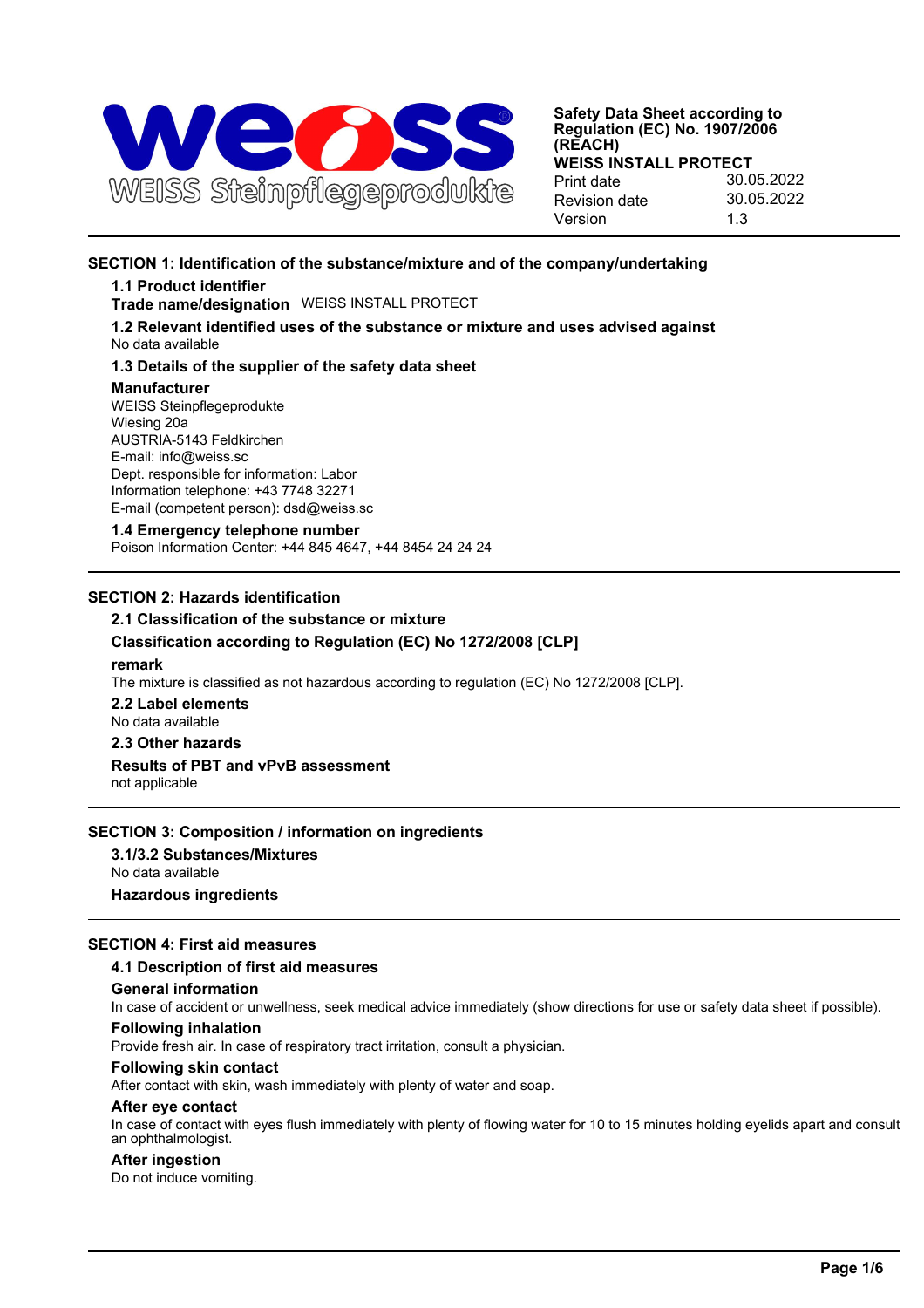

## **4.2 Most important symptoms and effects, both acute and delayed**

# **Symptoms**

Respiratory complaints

## **4.3 Indication of any immediate medical attention and special treatment needed**

**Notes for the doctor** Treat symptomatically.

## **SECTION 5: Firefighting measures**

## **5.1 Extinguishing media**

**Suitable extinguishing media** Extinguishing powder **Sand Water** 

## **5.2 Special hazards arising from the substance or mixture**

## **Hazardous combustion products**

During heating or in case of fire poisonous gases are produced. Carbon monoxide Carbon dioxide (CO2)

## **5.3 Advice for firefighters**

**Special protective equipment for firefighters** In case of fire: Wear self-contained breathing apparatus.

## **SECTION 6: Accidental release measures**

**6.1 Personal precautions, protective equipment and emergency procedures**

## **For non-emergency personnel**

## **Emergency procedures**

Remove persons to safety.

## **Personal precautions**

Use personal protection equipment.

## **For emergency responders**

# **Personal protection equipment**

Use appropriate respiratory protection. Wear breathing apparatus if exposed to vapours/dusts/aerosols.

## **6.2 Environmental precautions**

Do not allow to enter into surface water or drains.

## **6.3 Methods and material for containment and cleaning up**

## **For containment**

# **Suitable material for taking up**

Sand Universal binder Sawdust

## **For cleaning up**

## **Suitable material for diluting or neutralizing Water**

#### **6.4 Reference to other sections** Personal protection equipment: see section 8 Safe handling: see section 7 Disposal: see section 13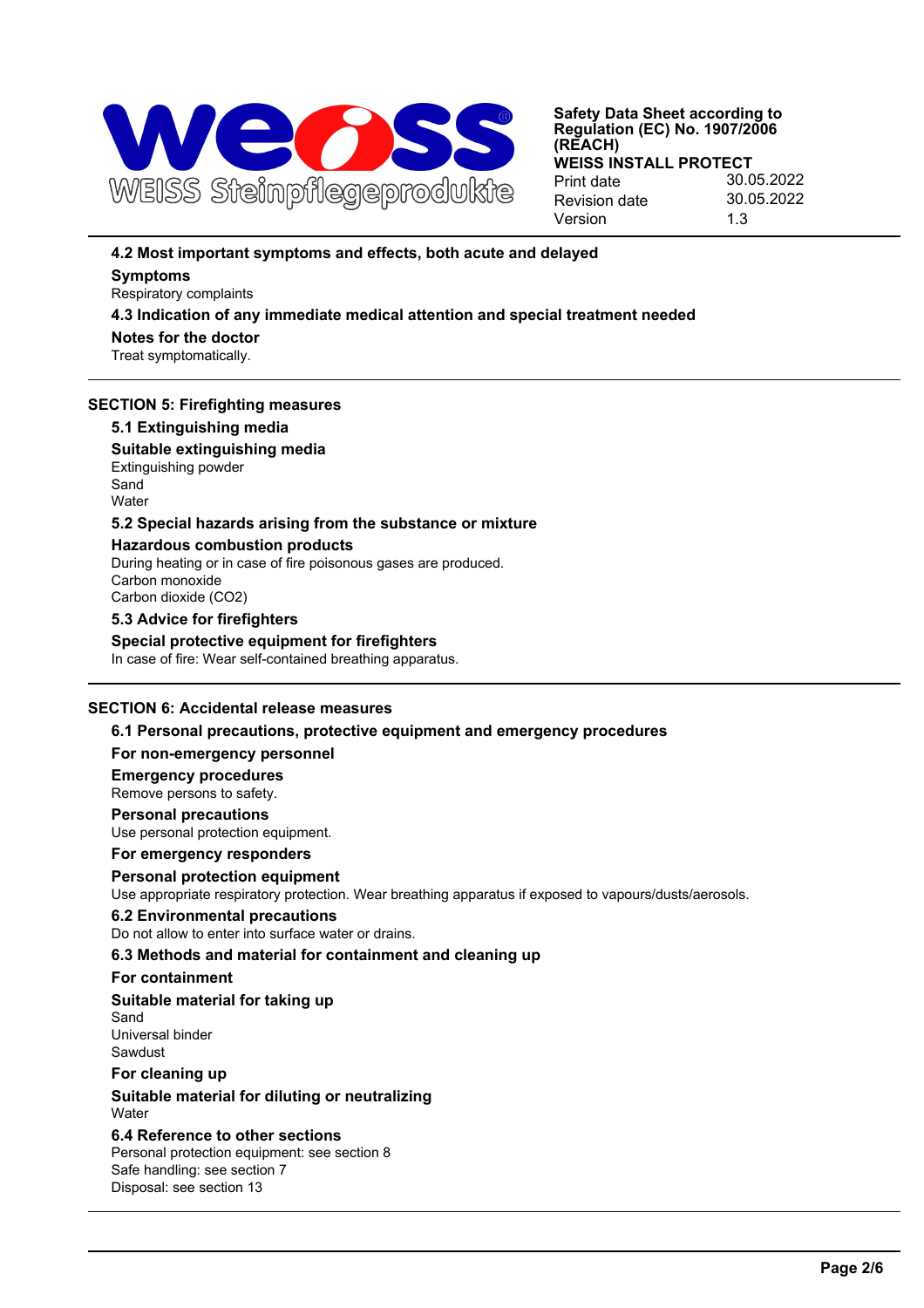

## **SECTION 7: Handling and storage**

#### **7.1 Precautions for safe handling**

#### **Advices on general occupational hygiene**

When using do not eat, drink, smoke, sniff. Work in well-ventilated zones or use proper respiratory protection. Wash hands before breaks and after work. Avoid contact with skin, eyes and clothes.

#### **Protective measures**

### **Advices on safe handling**

Use only in well-ventilated areas.

#### **7.2 Conditions for safe storage, including any incompatibilities**

#### **Requirements for storage rooms and vessels**

Keep container tightly closed.

#### **Further information on storage conditions**

Keep locked up and out of reach of children. Keep only in the original container in a cool, well-ventilated place.

#### **storage temperature**

**Value** >5 - <40 °C

## **7.3 Specific end use(s)**

No data available

### **SECTION 8: Exposure controls/personal protection**

### **8.1 Control parameters**

#### **remark**

Does not contain substances above concentration limits fixing an occupational exposure limit.

#### **8.2 Exposure controls**

#### **Personal protection equipment**

#### **Eye/face protection**

**Suitable eye protection**

## Eye glasses

## **Skin protection**

#### **Suitable gloves type** Disposable gloves

# **Suitable material**

Butyl caoutchouc (butyl rubber) FKM (fluoro rubber) NBR (Nitrile rubber)

## **remark**

The quality of the protective gloves resistant to chemicals must be chosen as a function of the specific working place concentration and quantity of hazardous substances. Breakthrough times and swelling properties of the material must be taken into consideration.

## **SECTION 9: Physical and chemical properties**

### **9.1 Information on basic physical and chemical properties**

**Appearance Physical state** liquid **Colour** amber **Odour** acidic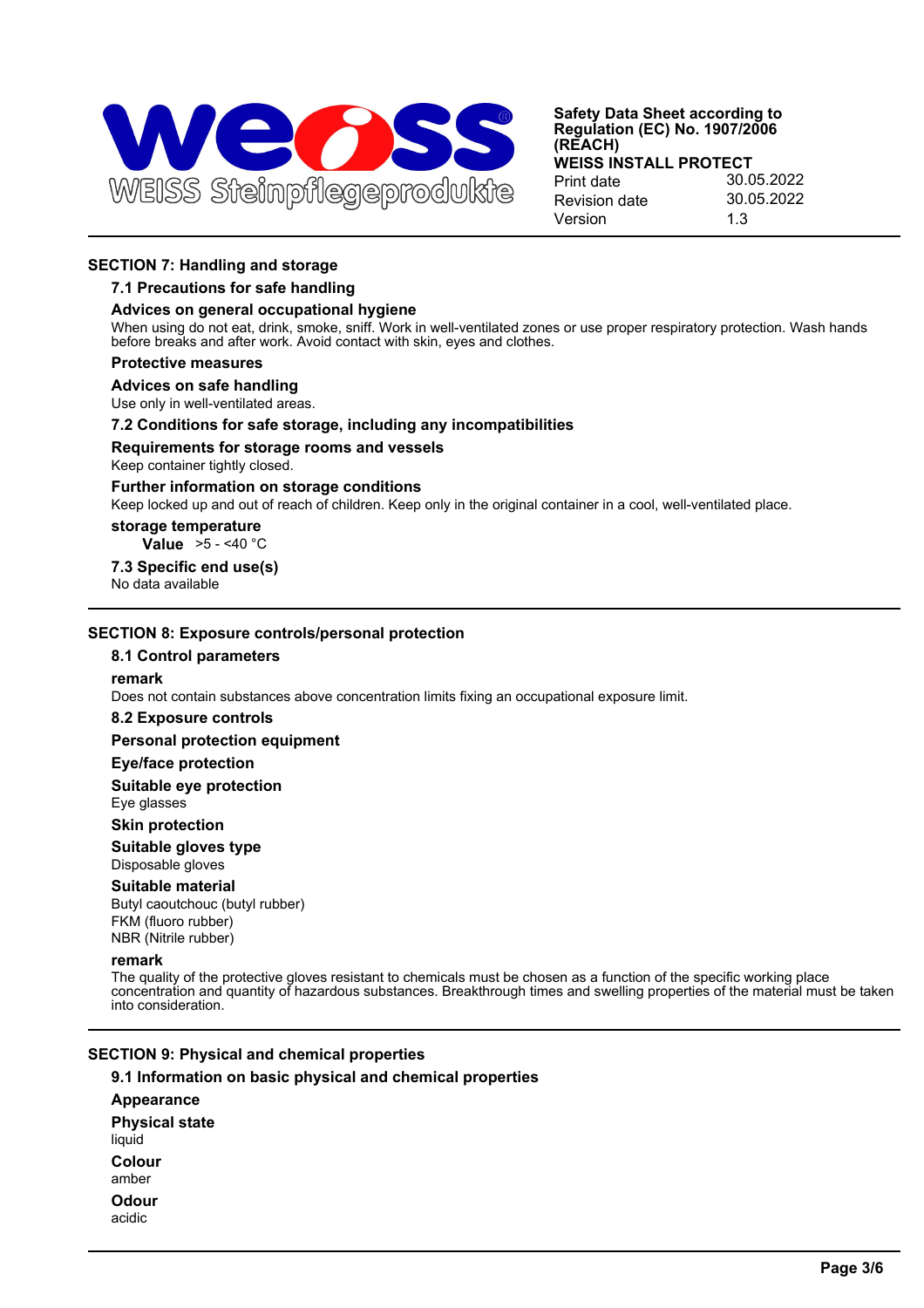

|                                            |              | parameter         | Method - source - remark |
|--------------------------------------------|--------------|-------------------|--------------------------|
| pH                                         | ca.7,5       | Temperature 20 °C |                          |
| Melting point/freezing point               |              |                   | not determined           |
| Initial boiling point and boiling range    | >90 °C       |                   |                          |
| Flash point (°C)                           |              |                   | not applicable           |
| Evaporation rate                           |              |                   | not determined           |
| flammability                               |              |                   | not applicable           |
| Upper explosion limit                      |              |                   | not applicable           |
| lower explosion limit                      |              |                   | not applicable           |
| Vapour pressure                            |              |                   | not determined           |
| Vapour density                             |              |                   | not determined           |
| Relative density                           | ca.1 $q/cm3$ | Temperature 20 °C | Density                  |
| Fat solubility (g/L)                       |              |                   | not determined           |
| Water solubility (g/L)                     |              |                   | completely miscible      |
| Soluble (g/L) in                           |              |                   | not determined           |
| Partition coefficient: n-octanol/water     |              |                   | not determined           |
| Auto-ignition temperature                  |              |                   | not applicable           |
| Decomposition temperature                  |              |                   | not determined           |
| 9.2 Other information<br>No data available |              |                   |                          |

## **SECTION 10: Stability and reactivity**

#### **10.1 Reactivity**

This material is considered to be non-reactive under normal use conditions.

## **10.2 Chemical stability**

The product is chemically stable under recommended conditions of storage, use and temperature.

**10.3 Possibility of hazardous reactions** No information available.

#### **10.4 Conditions to avoid** Korrosiv gegenüber Metallen

**10.5 Incompatible materials**

No information available.

### **10.6 Hazardous decomposition products**

No information available.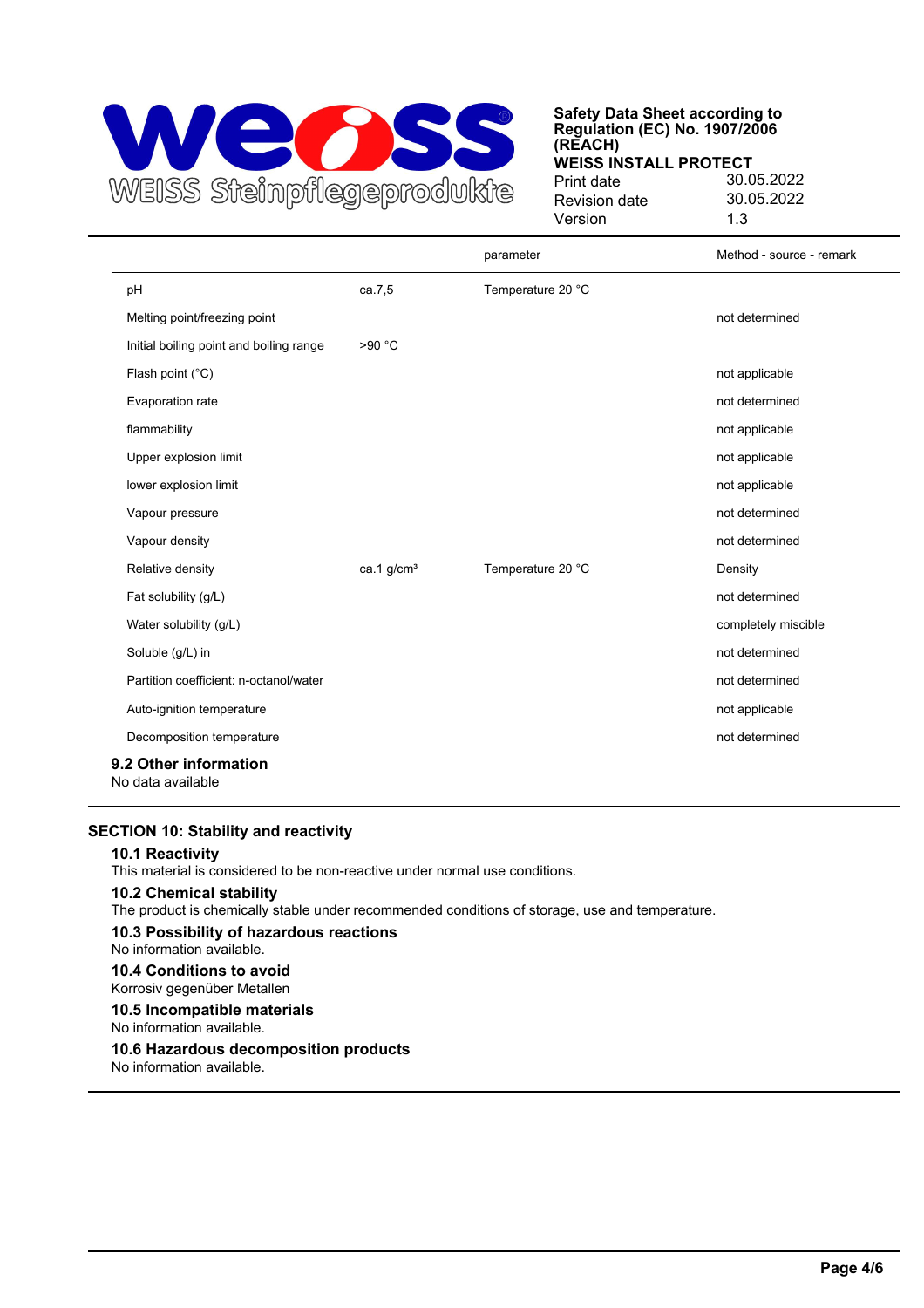

## **SECTION 11: Toxicological information**

**11.1 Information on toxicological effects**

## **Respiratory or skin sensitisation**

#### **Sensitisation to the respiratory tract**

**Assessment/classification**

May cause sensitization by inhalation.

## **SECTION 12: Ecological information**

## **12.1 Toxicity**

## **Additional ecotoxicological information**

### **Additional information**

Water hazard class 1 (German Regulation) (Self-assessment): slightly hazardous for water. Do not allow undiluted product or large quantities of it to reach ground water, water course or sewage system

## **Assessment/classification**

not determined

## **12.2 Persistence and degradability**

**Assessment/classification** not determined

**12.3 Bioaccumulative potential**

# **Assessment/classification**

not determined

### **12.4 Mobility in soil**

**Assessment/classification** not determined

## **12.5 Results of PBT and vPvB assessment**

not applicable

## **12.6 Other adverse effects**

No information available.

### **SECTION 13: Disposal considerations**

## **13.1 Waste treatment methods**

## **Appropriate disposal / Package**

Recycle according to official regulations.

### **SECTION 14: Transport information**

|                                                 | Land transport (ADR/RID) | Sea transport (IMDG) | Air transport (ICAO-TI / IATA-DGR) |
|-------------------------------------------------|--------------------------|----------------------|------------------------------------|
| 14.1 UN-No.                                     | not applicable           | not applicable       | not applicable                     |
| 14.2 Proper Shipping Name                       | not applicable           | not applicable       | not applicable                     |
| 14.3 Class(es)                                  | not applicable           | not applicable       | not applicable                     |
| 14.4 Packing group                              | not applicable           | not applicable       | not applicable                     |
| <b>14.5 ENVIRONMENTALLY</b><br><b>HAZARDOUS</b> | not applicable           | not applicable       | not applicable                     |
| 14.6 Special precautions for user               | not applicable           | not applicable       | not applicable                     |